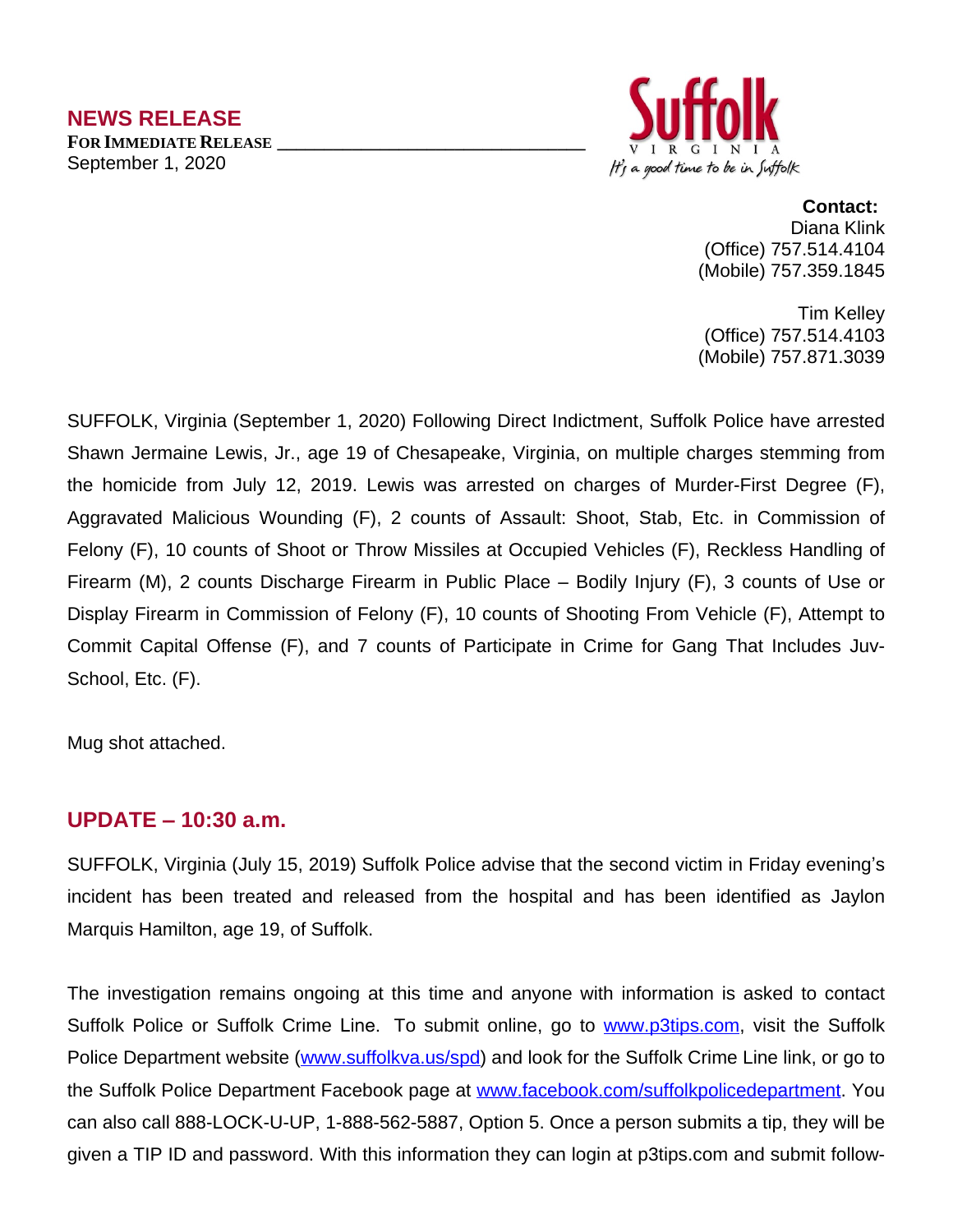up information, engage in two-way dialogue, be informed of the outcome of the tip, and access any pertinent reward information.

# **UPDATE – 4:35 p.m.**

SUFFOLK, Virginia (July 13, 2019) Suffolk Police advise that last evening's undetermined death is now classified as a homicide.

The second victim has been treated and is recovering from his injuries.

Anyone with information is asked to contact Suffolk Police or Suffolk Crime Line. To submit online, go to [www.p3tips.com,](http://www.p3tips.com) visit the Suffolk Police Department website ([www.suffolkva.us/spd\)](http://www.suffolkva.us/spd) and look for the Suffolk Crime Line link, or go to the Suffolk Police Department Facebook page at [www.facebook.com/suffolkpolicedepartment](http://www.facebook.com/suffolkpolicedepartment). You can also call 888-LOCK-U-UP, 1-888-562-5887, Option 5. Once a person submits a tip, they will be given a TIP ID and password. With this information they can login at p3tips.com and submit follow-up information, engage in two-way dialogue, be informed of the outcome of the tip, and access any pertinent reward information.

# **UPDATE – 10:00 p.m.**

SUFFOLK, Virginia (July 12, 2019) Suffolk Police advise that following further investigation the accident involved two passenger vehicles, not three as initially reported.

The deceased driver of one of the vehicles was found to have suffered from a gunshot wound. Next of kin have been notified and he has been identified as Sidney Watson, age 19, of Chesapeake. The cause of death has not been determined at this time.

The passenger of the vehicle that was reported to have been transported to a local hospital also suffered from a non-life threatening gunshot wound.

No suspect has been identified at this time and the investigation remains ongoing.

Anyone with information is asked to contact Suffolk Police or Suffolk Crime Line. To submit online, go to [www.p3tips.com,](http://www.p3tips.com) visit the Suffolk Police Department website ([www.suffolkva.us/spd\)](http://www.suffolkva.us/spd) and look for the Suffolk Crime Line link, or go to the Suffolk Police Department Facebook page at [www.facebook.com/suffolkpolicedepartment](http://www.facebook.com/suffolkpolicedepartment). You can also call 888-LOCK-U-UP, 1-888-562-5887,